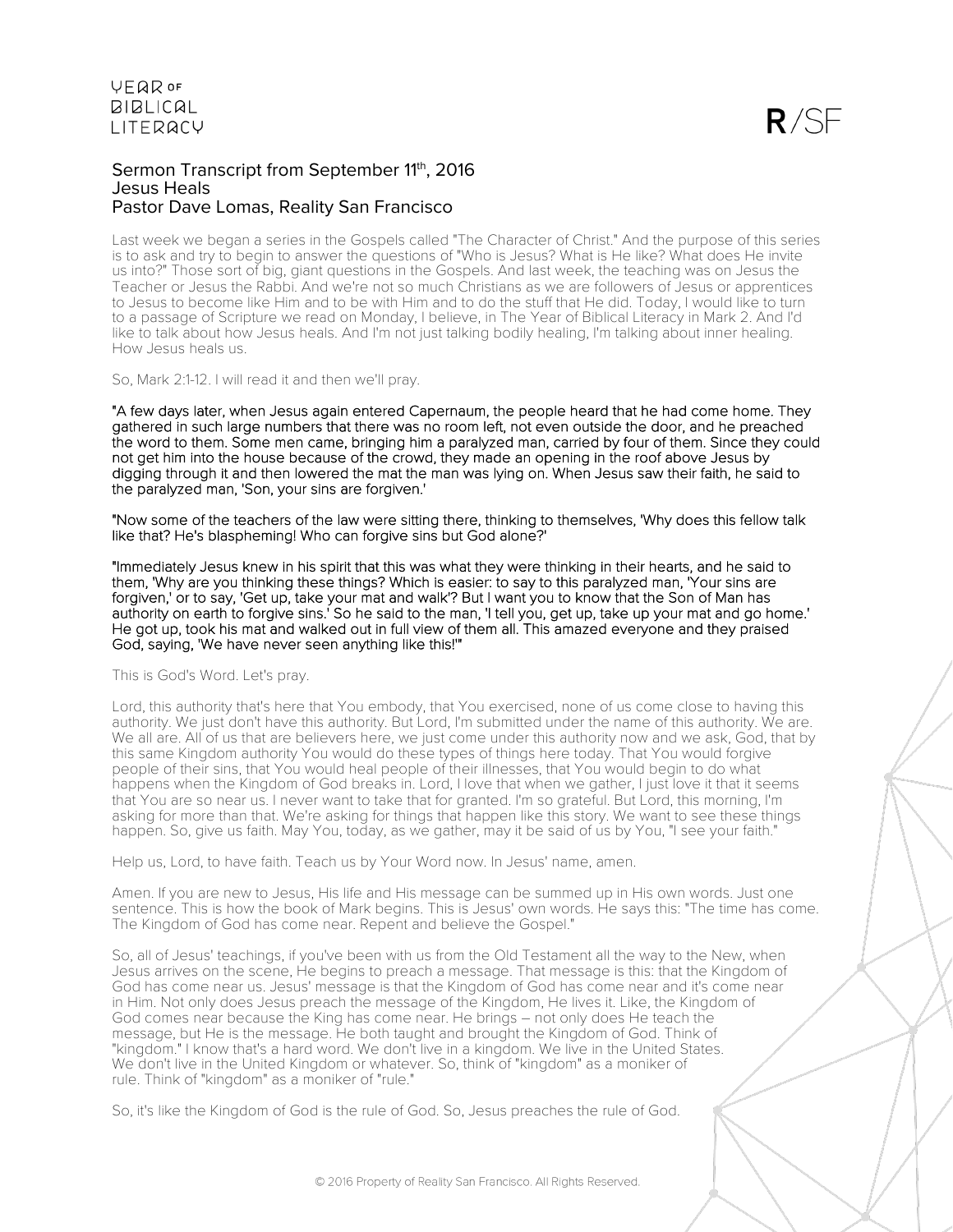$R/SF$ 

And, wherever Jesus goes in, the rule of God follows. Think of the whole world under this long, frozen, perpetual winter where the ground is frozen and bodies are dormant and all stiff because they're so cold and everyone's isolated. Then, Jesus steps in and, wherever Jesus stepped, spring happens. Like, winter melts away and then the potential that's in the ground that's been dormant there is sprung to life and things come to life. Wherever Jesus steps, spring begins to happen. The sun begins to pull away the cold and the frozenness. This is what it looks like when the Kingdom of God breaks in.

Jesus reverses the effects of the fall. Jesus comes in and brings the Kingdom of God. So, whenever Jesus preached, the Kingdom of God drew near. The Kingdom of God, the way that Mark puts it, breaks in to the world. Lepers are made clean. The sick were healed. The powers of darkness fled. Ordinary people found new direction for their lives. Some people even left everything to follow Him. Jesus' first sermon – if you have your Bible, turn to Luke. Just turn over a few pages to Luke 4.

Luke 4:14. This is Jesus' first sermon. In His first sermon, He talks about what He's come to do; this Kingdom of God breaking in. He says this:

It says in Luke 4:14: "Jesus returned to Galilee in the power of the Spirit, and news about him spread through the whole countryside. He was teaching in their synagogues, and everyone praised him.

"He went to Nazareth, where he had been brought up, and on Sabbath day he went into the synagogue, as was his custom. He stood up to read, and the scroll of the prophet Isaiah was handed to him. Unrolling it, he found the place where it is written:

"'The Spirit of the Lord is on me, because he has anointed me to proclaim the good news to the poor. He has sent me to proclaim freedom for the prisoners and recovery of sight for the blind, to set the oppressed free, to proclaim the year of the Lord's favor.'"

He reads that from the Bible.

#### "Then he rolled up the scroll, gave it back to the attendant and sat down."

Then, when you sat down, you were teaching. Everyone's now waiting. "Okay. We're waiting for the sermon now."

He read the text. Now, the sermon.

#### "The eyes of everyone in the synagogue were fastened on him. He began saying to them, 'Today this scripture is fulfilled in your hearing.'"

Let's pray. End of sermon. His sermon was, "This is me, everybody."

It's the shortest sermon ever. I think it's a great sermon. The sermon is, "This has been fulfilled. I have come to proclaim Gospel to the poor, the people that don't think they deserve the good news that need to hear good news. I have been here to proclaim freedom for those who have been captive to sin. I have come to recover people's physical sights or to heal them physically. I'm here to set the oppressed free to proclaim the year of the Lord's favor. I have come here because I'm bringing the Kingdom of God."

This was His first sermon. Later on, John the Baptist, who was a cousin of Jesus, a forerunner of Jesus who would come and proclaim Jesus was coming, he was in prison. I mean, when you're in prison and the Messiah is out on the loose, you would think, "Okay. Jesus can break me out of prison. Why am I in prison? My cousin's the Messiah and we're going to overtake everything together. I mean, He's going to rule the world. Why am I in prison for proclaiming the Gospel; for proclaiming the good news with Jesus? Why am I in prison?"

So, actually, in verse 18, he actually sends some of his own followers – John's disciples – to Jesus and says, "Hey, we just want to know: are you the Messiah? Are you the one or should we be expecting someone else? Because, our boy, John the Baptist, is in prison and you're out here healing people. Could you undo a lock or something? Could you just heal him? Get him out of prison? Are you the one or should we be looking for someone else?"

In Luke 7:21, it says this: "At that very time Jesus cured many who had diseases, illnesses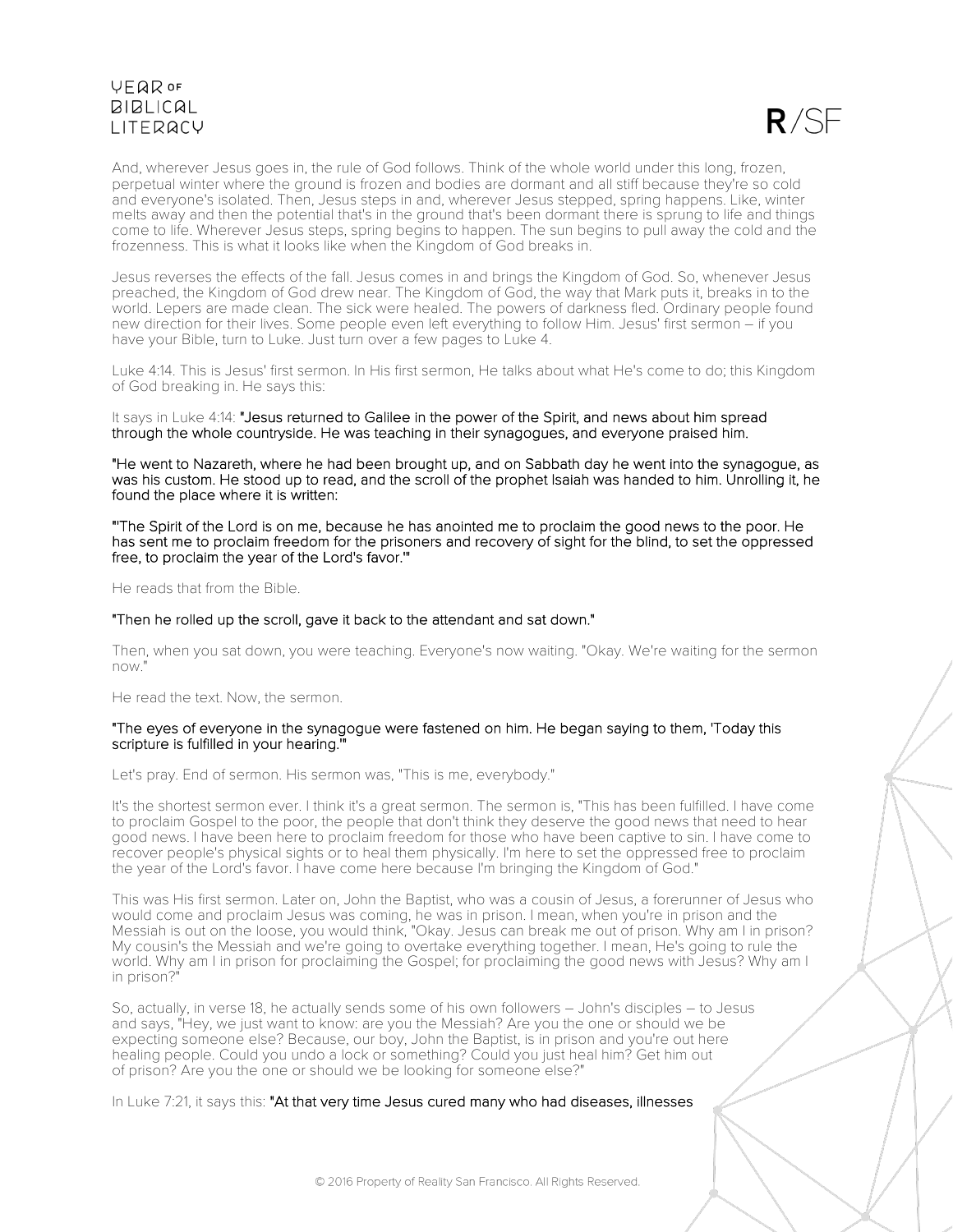

and evil spirits, and gave sight to many who were blind. So he replied to the messengers, 'Go back and report to John what you have seen and heard: The blind receive sight, the lame walk, those who have leprosy are cleansed, the deaf hear, the dead are raised, and the good news is proclaimed to the poor. Blessed is anyone who does not stumble on account of me.'"

So, what Jesus is saying is – "Are you the one bringing in the Kingdom of God or not?"

And He's like, "Look at what I'm doing. The Gospel's being proclaimed, people are being delivered from illnesses and sickness and they're being made whole. The Kingdom of God is breaking in. I am actually the one who is bringing the Kingdom of God in. Just look at what I've been doing."

So, when Jesus comes in, the Kingdom of God comes with Him and breaks in with power and with authority. And that's what's going on here in Mark 2. The implications of the inbreaking Kingdom of God actually press its claim a little further in Mark 2. Further than anyone thought the Messiah would press the claims of Messiahship. Jesus claims to have authority to forgive sins. And they were not expecting this. Nobody was expecting this sort of move. They thought the Messiah would bring in healing, He would bring in His rule, but the forgiveness of sins was reserved for God alone and no one was expecting this.

So, here's the scene: Jesus was preaching the word of the Kingdom and He was preaching it probably out of Peter's home, which was like His home base at the time. And after word got out that Jesus was there, droves of people started showing up. I mean, the house was packed. The homes were really small then. Think San Francisco. And really small little places. And then everybody started coming over and people were crowded inside listening to Jesus preach. People were spilling outside where you couldn't even get in by the door. And four men, who obviously heard about Jesus and knew what Jesus was capable of, loaded a friend of theirs who was paralyzed – he was a paralytic. They loaded him onto a mat and they brought him to where Jesus was preaching. But, the couldn't get in. It was like, I don't know, a new restaurant in this city. They just couldn't get in. Like, line is around the building. "What are we going to do?"

So, these guys, they think fast. Like, "Hey, what do we do? We cannot get in. We can't wait in line. He's preaching right now. There's no way we can get in."

They decide to get their friend to the roof of this building and then they decided to vandalize the house. They're like, "Okay. I have an idea. Just go with out. Hear me out. Let's begin to tear a hole in the roof and then let's lower our friend down below."

Now, a typical roof in Israel was made of these wooden beams and across it they would put stone and mud-brick walls and the beams were covered with reeds and layers of thatch and clay. So, it wasn't impossible to break into a roof. So, they would start it and they would peel it back. But, to break through wouldn't be too difficult, but it would have made a huge scene. So, if you imagine the whole house being packed with people and the roof started to cave in. Like, literally, they started punching a hole through the roof and pieces of roof would come from the ceiling and you'd look up and you'd see a hole and you'd be like, "Oh."

And then the hole got bigger and the big enough to where four heads popped in and they're like, "Oh, there He is." And they pointed at Jesus and Jesus is like, "Okay." And then they begin to lower their friend in. Or they dropped him. I mean, I don't know if they were like, "He's paralyzed. I mean, let's just..."

Somehow, they get this mat through the hole, okay? And they get him through the thing and they drop him right in front of Jesus. Now, this is a whole different sermon. This is not this sermon. But, their friends literally make a way to get their friend to Jesus. They literally make a way. They're like, "There's no way to get our friend to Jesus. Uh huh. Vandalism. Let's do it. Let's do that."

But, that's a whole different sermon. Maybe we'll come back and do that one later on friendship and getting your friends to Jesus. But, what happens next is this. So, Jesus sees this man being lowered in and the paralyzed man is now on the floor. And everyone looks at Jesus and Jesus, it says that He sees their faith. We'll come back to that in a bit. He says this. He says, "Son, your sins are forgiven."

He doesn't say, "You are healed." He doesn't say, "Be healed." He doesn't say, "Pick up your mat and go home." He says, "Son, your sins are forgiven. Your sins are forgiven."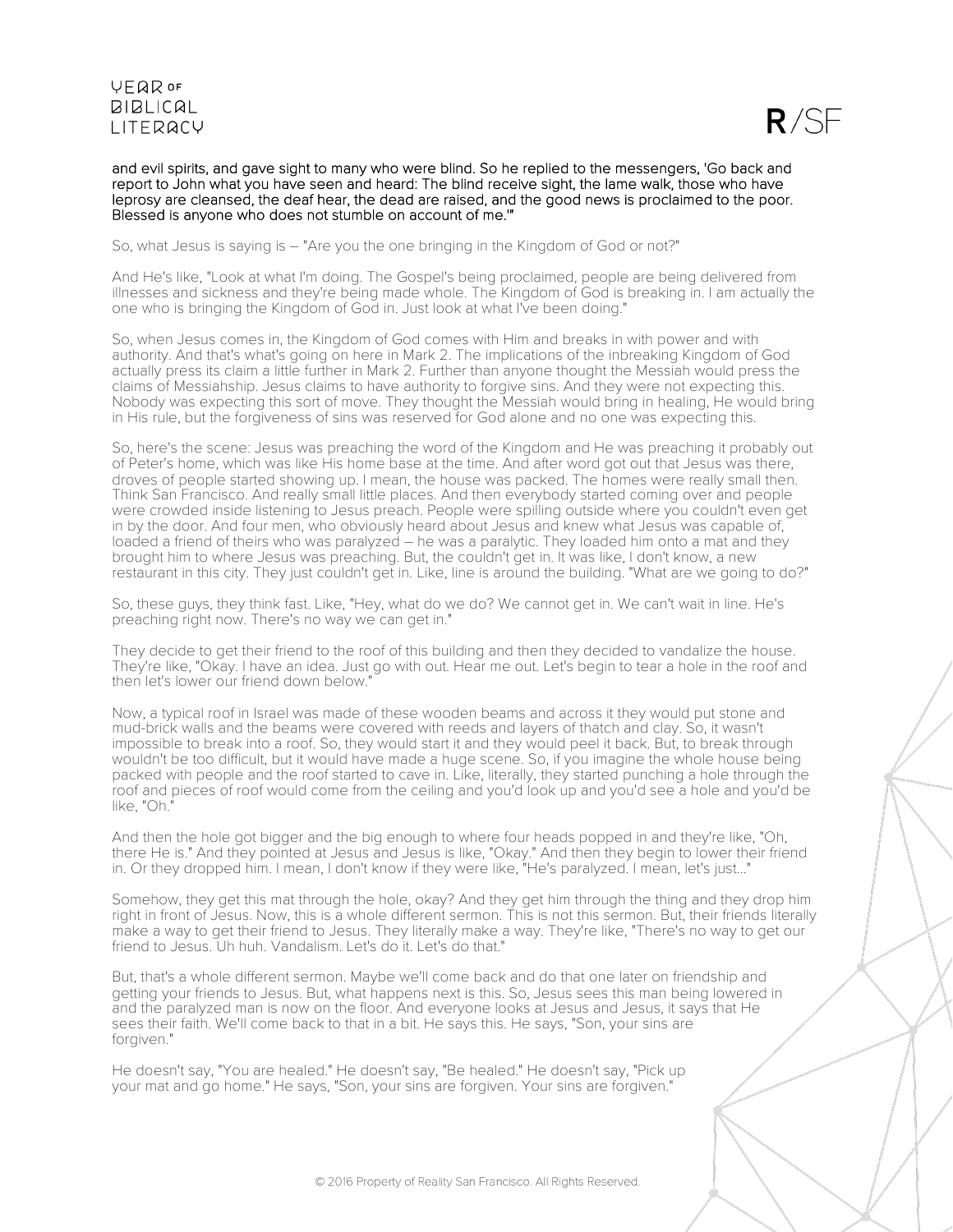

Now, there are immediately a couple things wrong here that seem wrong here or wrong with this. First is who can forgive sins but God alone? This is something the scribes pick up on right away. They're like, "Whoa, whoa. Wait."

And the funny thing is they're thinking this. They're like, "Who can forgive sins but God alone?"

And Jesus is like, "I heard that. So, there's that. I heard what you were thinking."

"Who can forgive sins but God alone?"

That's a very important thing here if Jesus is the promised Messiah of the Old Testament. If the Messiah that was to come is Jesus, it was believed that the Messiah would come and exterminate the godlessness in Israel. He would purify Israel. That the Messiah would crush demonic power. That He would protect His people from the reign of sin. But, the forgiveness of sins was never attributed to the coming Messiah. It wasn't on the Messiah's job description. He would indeed crush the power of sin and sinners and He would usher in the rule of God. But, it was not predicted that the coming Messiah would actually forgive people of their sins. It was predicted that the Messiah would come as a warrior like Joshua or King David, demolishing Israel's enemy. But, not necessarily as a humble servant working from the margins, forgiving sins of wicked humans. This is why the scribes were so mad. This is why it was so scandalous.

The scribes were experts in the Law and custodians of the sacred tradition of the Old Testament. And they saw their task as establishing clear cut guidelines around the Law and around the boundaries of the Law. So, they were the ones to decide what was acceptable to God in all spheres of life. That was their job. That was the scribes job. That was his duty. They had the final say so that people would live in accordance with God's will.

Think of the scribes as like the religious police; having the power and authority in the Jewish community. A huge red flag comes up when Jesus says, "Your sins are forgiven," because everyone knows - and the scribes especially know this and it's their job to guard this – God alone forgives sins. The scribes knew to presume to forgive sins is an arrogant affront to the majesty of God, which is blasphemy. And this is why they said, "This is blasphemy," and blasphemy is punishable by death.

Now, here's the irony: that Jesus could read their hearts. The scribes were thinking in their hearts, "Who does this guy think He is? God?"

And Jesus hears it and He reads their hearts. But, the scribes are not wrong. When the scribes say, "Why does this fellow talk like that? He's blaspheming. Who can forgive sins but God alone?" they're not wrong. Only God can forgive sins. So, Jesus here is pushing the claim of who He is even further. He is the one to bring about the Kingdom of God, but He's also the Son of Man that is to come from the book of Daniel, that has all authority and all dominion. Daniel saw in one of his visions – we just got finished with the book of Daniel – a vision of a Son of Man who had dominion over everything. And He was a heavenly figure and Jesus says, "I am the Son of Man. Not a heavenly figure. I am a Son of Man who has authority on earth."

Like, this heavenly thing has broken onto earth and He's pushing His claims further of who He is and His authority on earth. But, here's the thing. The scribes were offended because they're like, "You can't say that. You can't say, 'Sins are forgiven.'"

So, they were offended by that. You and I might be offended for a whole different reason. You and I were offended because what Jesus said is irrelevant. "Who cares if his sins are forgiven. This guy is on the ground and he's paralyzed. Do something about that. Why are you talking about sin? Oh, the church. They always go to sin. So much brokenness in our world and all they want to do is talk about sin. Here it goes again. Here's Jesus and here's a man who's obviously in need and He talks about someone's sin?"

Such a church word. But, this word, I would argue, needs to be recovered in our world. Our world that's filled with so much violence and hate and oppression. We need the word to be reintroduced into our world today. David Brooks was giving a lecture last year about the walls and the ramps of the Christian faith in secular society. David Brooks is a writer for the New York Times and an author of several books and also teaches at Yale. And he was talking about Christianity and the Christian faith and the language of sin. And he said there's a lot of roadblocks or walls that we build in Christian culture that completely isolate secular culture from Christianity. But, there's a lot of ramps that we can build.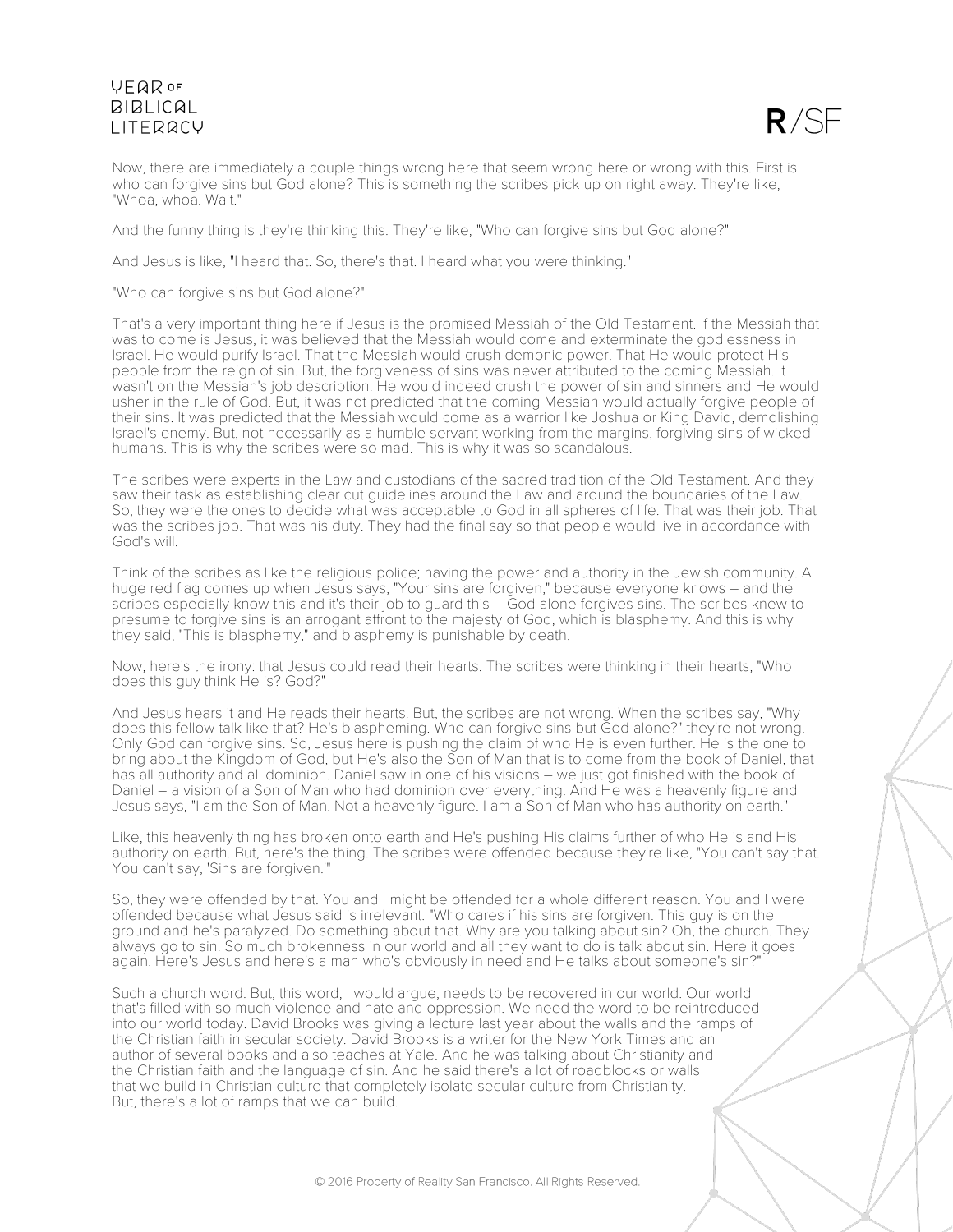

He said, "One of the ramps is our language around sin and good and evil." He says, "Christians have to talk about this." And he says this. I'm just going to quote it. It's not on the screen. It's a long quote. I'll tell you when it ends. He says:

"A ramp is the language of good and evil. This language has become absent in the secular world. The word 'sin' is now mostly used in reference to desserts. But, if you want to talk about the deepest affairs of the heart, only words like 'sin,' 'soul,' 'redemption,' really work. And if you don't have those words, you're losing the tools. People don't change because they decide to be better. If that happened, then New Year's resolutions would work. People decide to change because they elevate their loves. And, as Saint Augustine said, you become what you love. But, if you can't talk about the struggle of sin, if you can't talk about why some loves are higher than other loves and ordered versus disordered loves, you don't have the moral vocabulary, the mental toolkit, to even think about how to be better. The Christian tradition gives us that."

Here's a man who lives and works of the secular world of the New York Times and says, "What the Christian faith has going for it is that it claims to talk about sin. Because, the real evil, the real problem is something really, really deep within."

We can talk, and he does, he says he talks about education. He goes, "You can do education. You can throw money at it. But, it doesn't change the human heart. And this is the language that we need. We need this kind of language; this sort of language."

I shared this before, but Francis Spufford wrote a book called "Unapologetic." And I recommend this book to you. And he says the same thing as David Brooks. He says that we have used the word "sin" to talk about desserts, but this word needs to be reclaimed. He says, "For us [followers of Jesus], sin refers to something much more like the human tendency, the human propensity to 'F' up. Or, let's add one more word: the human propensity to 'F' things up. Because, what we're talking about here is not just our tendency to lurch and stumble and screw up by accident – our passive role as agents of entropy – it's out active inclination to break stuff. Stuff here including moods and promises and relationships we care about and our own wellbeing and other people's as well as material objects whose high gloss positivity seems to invite a big fat scratch. Now, I hope we're on common ground. In the end, almost everyone recognizes this as one of the truths about themselves."

Every single person in here knows this to be true about you. In the first season of HBO's mini-series, "The True Detective," which I do not recommend to you, about two Louisiana detective, one played by Matthew McConaughey and the other by Woody Harrelson. Matthew McConaughey's character is the interrogator of the department. He's like the go-to guy. He can get confessions out of anyone; almost anyone. His method, he explains how he does it when he's asked, "How in the world do you get a confession out of people?"

And he says that his confessions – or his ability to get confessions – is rooted in a philosophy about human nature that Spufford was talking about. And McConaughey's character, Rust, says, "Look, everybody knows there's something wrong with them. They just don't know what it is. Everybody wants confession. Everybody wants some cathartic narrative for it; the guilty especially. And everybody's guilty."

We need to talk about sin and we need to talk about the need for forgiveness. We need to reintroduce that sort of language in our own lives. We need to be able to come to church and receive communion like, "This week, I have sinned. This week, there has been this big gap between where I am and where I know God wants me to be and I'm trying to live and close that gap in confession every single week. From Sunday communion to Sunday communion is me trying to close that gap. But, I must confess. I must confess that I, too, am a sinner."

We all need this confession. We all need this bit of forgiveness. But, what makes this scene so strange is that Jesus stands over this paralyzed man and begins with, "Son, your sins are forgiven."

Not only does it seem maybe irrelevant to us, it also seems maybe insensitive. It would be like going to a medical doctor with a broken bone or a strange rash or something and your doctor takes one look at you and says, "I forgive you." And you're like, "Okay. It just got weird. Really got weird in here. I didn't ask for that. Do something about this broken bone. Do something about this immediate need."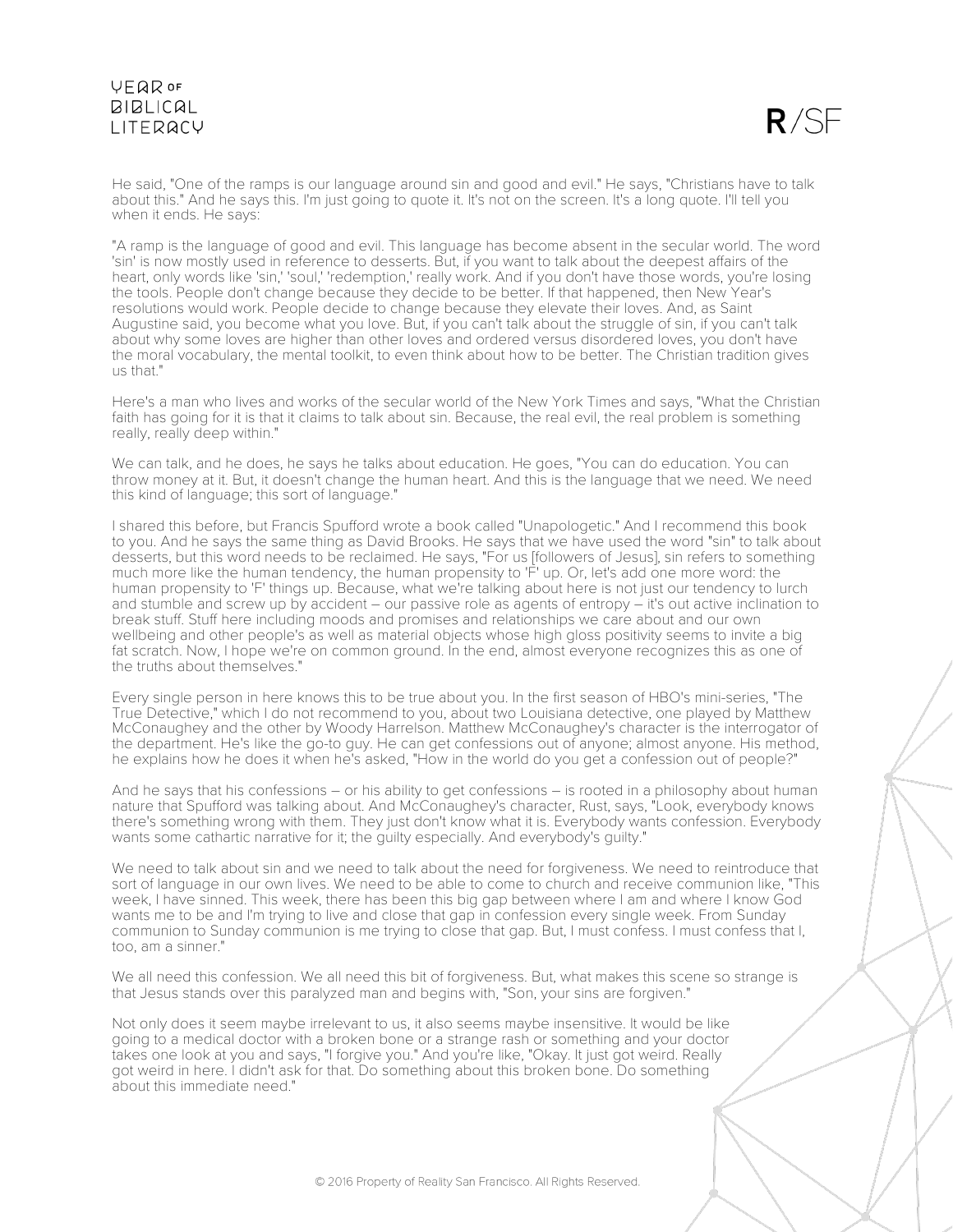$R/SE$ 

We don't know what this – I would imagine people around Him were like, "Don't You know what this suffering man has gone through? The things he's never been able to do? How he has been, his whole life, a victim of things out of his control? Do something about that."

And Jesus brings something to the surface that is very important. I don't mean to be trite when I say this, but I believe this is true. The main problem humanity has is never their suffering, it's their sin. And Jesus goes to the most important need first. The biggest need, the greatest need this man has is that his sins would be forgiven. So, Jesus goes there first. I understand how this might seem insensitive. I understand how this scene in Mark 2 might seem insensitive. Jesus, suffering is real. And God deals with suffering and He mobilizes His Church to deal with suffering. But, what lies at the heart of the Gospel is our need for forgiveness. Our greatest need is to be reconciled with God. Our greatest need – the greatest need of our friends – is that they would be reconciled with God. And it's only out of that reconciliation with God that true healing can begin to take place. It's only out of reconciliation with God that healing can come out.

And only God can forgive sin. Only God can forgive sin. Just like the scribe said. Only God can forgive sin. Because, when we sin, when you and I sin, God is always the most offended. It's not that others aren't offended, but God is always the most offended. Because, all sin is ultimately sin against God. Don't think of sin as much as breaking a law. Don't think of it like that. I read one commentator one time that said, "What Jesus was saying when He said, 'I forgive you,' He's like, 'I forgive you for punching a hole in my roof.'"

That's not what's going on there. Okay? He's like, "Oh, I forgive you. Your sins are forgiven. Because, that was my roof and you just punched a hole in it. I forgive you."

That's not what's happening there. Don't think of it like, "I broke a law." Think of it like this. Think of sin as a betrayal of relationship. That's what makes sin so hurtful. When someone sins against you, it wasn't that they broke a rule that you had in your house. "I had this rule and you broke it. I can't believe it."

It's that the relationship is betrayed between you and that other person. And that's what makes when someone sins against you or when we sin against God so arresting. It's because a relationship has been broken. That's what makes sin so hurtful to God. Sin is ultimately against God because it's a break in relationship with God. We were created for God. We were created to be in relationship with God. Our hearts are restless until they find rest in God. We were created for God. So, when we sin, it's a break in relationship. But, sin is ultimately against God because it's a break in shalom. It's a break in the way that God created the world to work. God created the world to work peacefully and organically and harmoniously and everything to be interwoven. And sin breaks God's shalom; the shalom that He set up. Sin is ultimately against God because it's rebellion against His good authority. God rules the world with good intentions and good authority and sin breaks all of that down.

Sin is ultimately against God because it poisons God's world and introduces destruction and death into His world. Think of it like this: if I hosted a big party in my house – assuming I had a big home. Let it be, God – and a lot of people were there and you came over and you got drunk in my home and you broke my favorite serving bowl from Heath and then you got in a fist fight in my living room. Let's just say that happened – it hasn't happened. Hopefully never happens. But, let's say it did and you were that person who did this: you would have broken shalom in my house, you would have poisoned my party and the relationship between both of us would be marred.

Like, "You didn't get in a fist fight with me. But, you came into my home and you disrespected the party shalom that I set up. You got in a fight with one of my guests and you poisoned pretty much the whole party. You did that."

And now there would be a relationship between you and I that was marred. You didn't do anything to my face. Imagine that on a cosmic scale. The thing that God has set up to work properly, the way that God has ordered the world and relationships and life and love and everything that God created, you just go, "I'm going to do my own thing and I'm going to do this thing. I'm going to treat people like this and money like this and my body like this and their body like that and the environment like this. I'm just going to do this because."

And it breaks down everything. This is why sin is ultimately against God and this is why only God can forgive sin. So, Jesus says, "Son, your sins are forgiven," and the scribes say in their heart, "This fellow is blaspheming. Who can forgive sins but God alone?"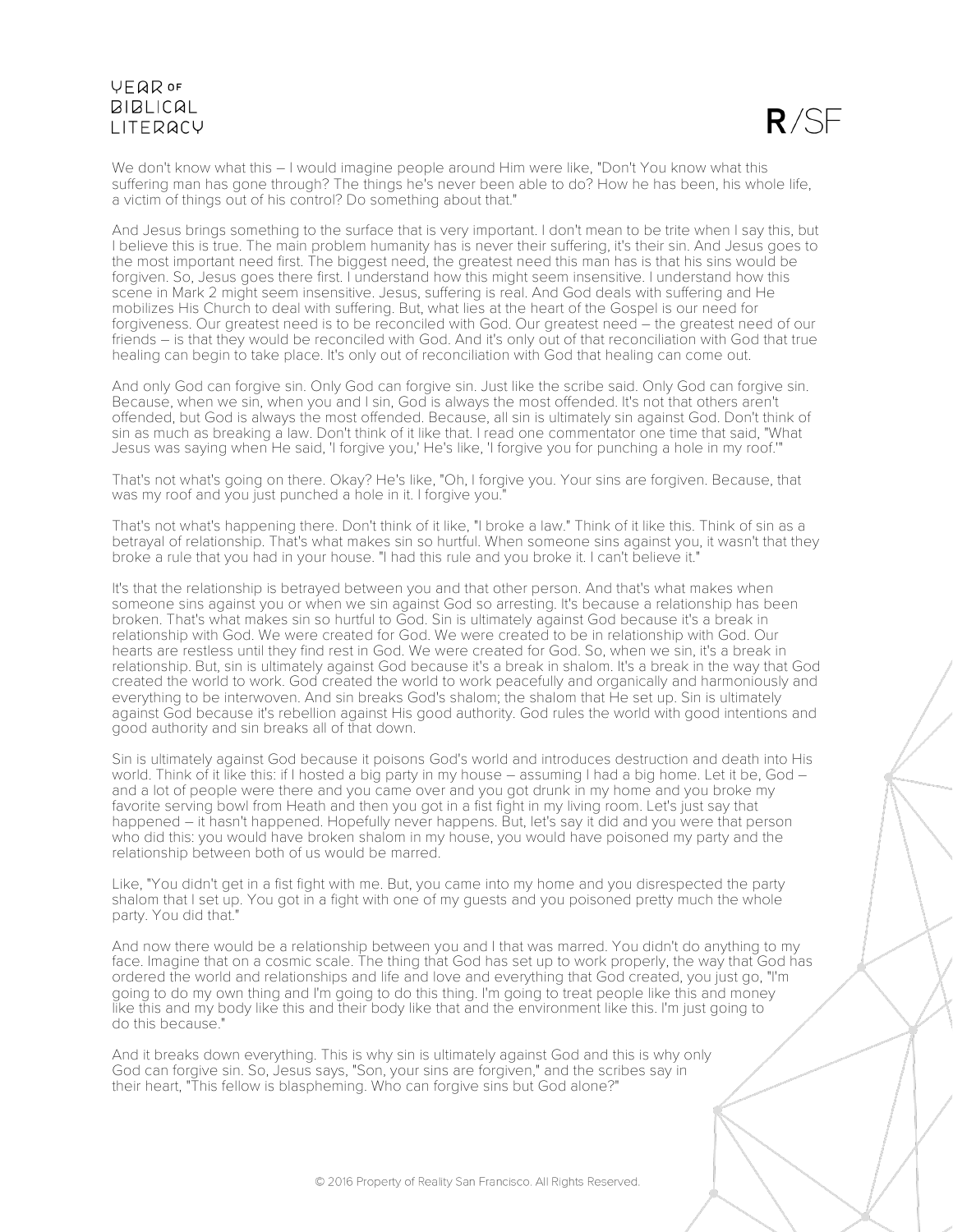

And then Jesus says in Mark 2:9: "'Which is easier:'" – this is so like, you just don't do this kind of stuff around Jesus because you're going to get busted. Okay?

He's like, "Which is easier? I'm going to ask you guys a question. Which is easier to say to this paralyzed man? Your sins are forgiven or say get up, take up your mat and walk? What's easier?"

Well, the point is this: anyone can claim to forgive sins. How will anyone know that your sins are forgiven. How will anyone know? "Hey, I forgive you of your sins. I'm the Messiah. I just forgave you of your sins."

"But, how do I know my sins are forgiven?"

But, you can't claim to heal a paralytic without immediate proof. Like, "Get up, take your mat and walk."

"He didn't get up. It didn't work."

So, Jesus says, "What's easier?"

Well, it's obviously way easier to say "your sins are forgiven," because no one knows in the room if the man's sins are forgiven or not. He says, "But, I want you to know that the Son of Man..." – again, that title from the book of Daniel – "...has authority on earth. This heavenly thing has broken into earth to forgive sins."

"Who can forgive sins but God alone?"

You see what Jesus is claiming here?

#### "So he said to the man, 'I tell you, get up, take your mat and go home.'"

And the man got up and he grabbed his mat and walked out in full view of them all. I just imagine this guy scanning the room like, "Alright. All you guys."

In full view of them all and the friends on the roof just like, "Oh my," like freaking out. They're still on the roof. I don't think they came down. They didn't go, "Wait, stop. We'll be right down."

They're on the roof just listening to this whole thing and they're like, "We did it! Look at this!" They're freaking out. Everyone is amazed. Everyone, even the scribes somehow were amazed too. They're like, "Oh my gosh. He just read my mind and healed a paralyzed man. I've never seen anything like this."

I mean, everyone is freaking out. Here's the point: the point is that Jesus does the visibly harder thing of healing the paralytic because He can certainly do the visibly easier thing of forgiving sins. He can forgive sins, and that's the point. But, it's also important to remember that the miracles of Jesus in the book of Mark are enacted sermons. Meaning when Jesus preaches a sermon, you want to know what does that sermon feel like? Anyone can preach a sermon on forgiveness. But, what does forgiveness feel like? What does the forgiveness of sin feel like? That makes a good sermon, but what does it look like? What does it sound like?

So, this whole scene is an enacted sermon. Being forgiven of sin by God looks like being paralyzed. Like, you can't move. You can't even begin to reach out for healing. You can't even get to Jesus because you can't walk. And Jesus looks at you and says, "Pick up your mat and walk," and you do. Forgiveness feels like that. Forgiveness feels like I was bound, I was limited to my paralyzed body, I feel like I can't move and being able to move. Forgiveness feels like that. That is what forgiveness is like. It feels like kneeling in confession and standing forgiven. It feels like that. Forgiveness sounds like everyone around you and your friends on the roof who lowered you down amazed and everyone is cheering with excitement that your life will never be the same again. Forgiveness sounds like that.

This is enacted sermon. Jesus is like, "Your sins are forgiven and it sounds like this." Everybody's like, "Oh my gosh." Yeah. That's exactly what it's like. It feels like, "I can feel everything again."

That's exactly what it's like. The psalmist talks about how when he did not confess his sin, his body started to get weak. Like, we feel sin in our body. We do. It weighs us down. We do. And this whole thing is Jesus enacting the sermon like, "This is what it feels like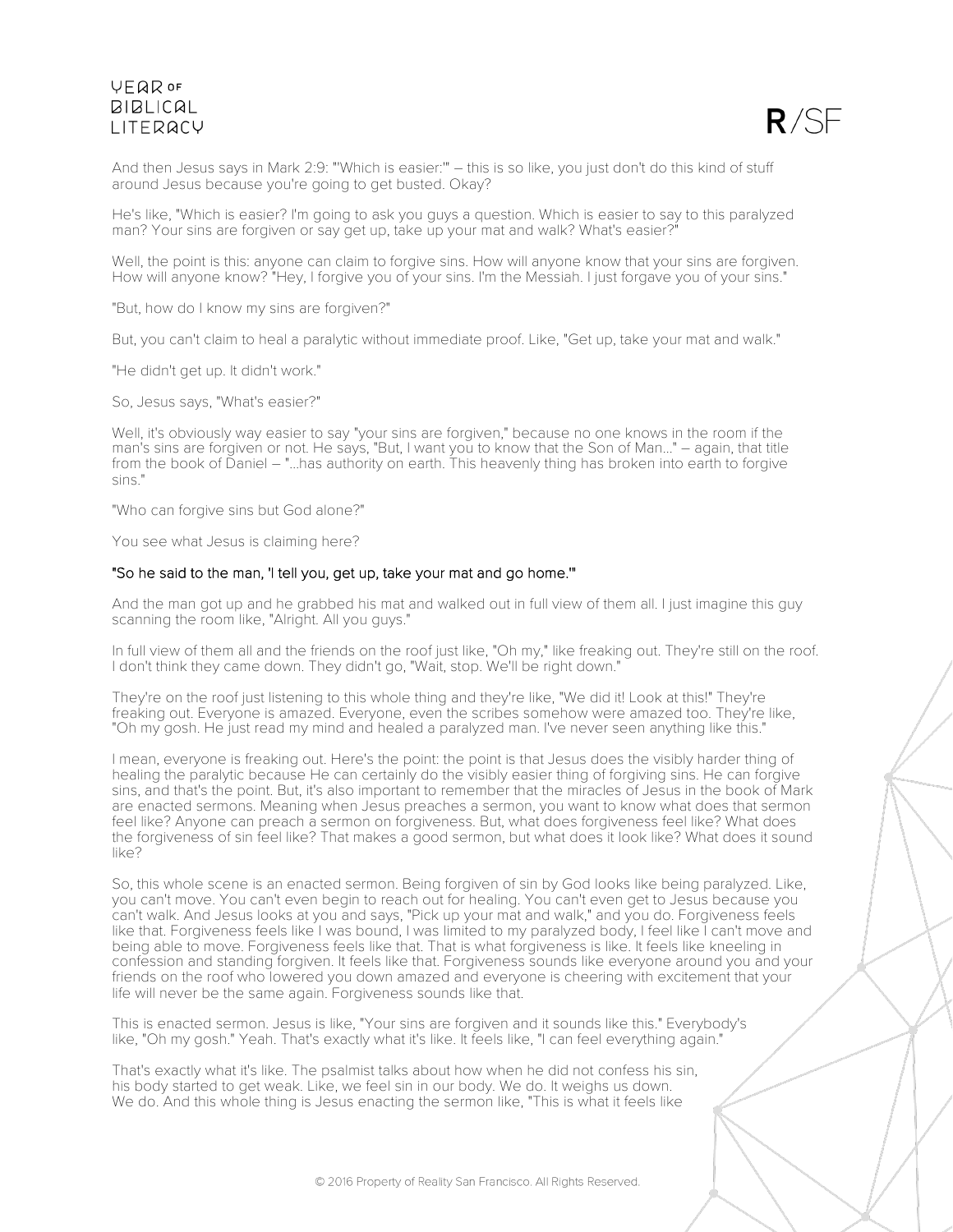

to be forgiven. This is what it looks like to be forgiven. This is what it is."

Lastly, what ignited this healing? What started this whole chain reaction of events? It was faith. Faith. Look at Mark 2:5.

#### "When Jesus saw their faith, he said to the paralyzed man, 'Son, your sins are forgiven.'"

He saw their faith. Whose faith? I don't even know if I can explain this theologically, to be honest with you. Jesus sees all of their faith. Like, the man wasn't unconscious coming down. So, He saw the paralyzed man's faith too. But, He saw the faith of their friends. Honestly, I just don't know how that all works out theologically. I haven't decided yet. I'm undecided. I'm agnostic about that. But, somehow, Jesus sees the faith of friends who would do this sort of act and courage and faith and vandalism to bring their friend down. He sees the faith of this paralyzed man willing to just be lowered down and everybody looking at him and he's like, "Oh, come on. Come on. I need a miracle here."

And he goes down and Jesus sees all of their faith. The first mention of faith in the book of Mark – and you can actually argue in the New Testament, since Mark was the first Gospel written. So, the first mention of faith in the Gospels is right here. Therefore, one commentator writes this:

"Faith is first and foremost not knowledge about Jesus, but active trust that Jesus is sufficient for one's deepest and most heartfelt needs."

It's active trust in Jesus. So, again, if you are new to Jesus, it's not about knowledge, it's about active trust in what you know. And what you know might be limited. But, it's active knowledge. It's doing something with what you know. It's moving forward in faith in Christ. And this is what these friends did. They knew this. "Okay. This Messiah is buzzing around healing people. Our friend is paralyzed. He is down the street. Let's get Him there. We can't get in the house. Let's go to the roof and punch a hole in the roof and lower him down even though it's going to make a scene."

This is enacted faith. They don't care about what sort of obstacles they have to get over to get to Jesus. And this is the kind of active trust that removes any obstacle to get to Jesus. This is a kind of active trust that will remove any obstacle to get to Jesus. There's a theme that starts right here and develops in all of the Gospels, and the theme is people who overcome social, religious or customary boundaries and they cross them in a bold move to get to Jesus. People do it all throughout the Gospels. They do this almost insane thing where they break through customary barriers, religious barriers, social barriers. It's like, "You don't do that."

But, "We don't care if you're not supposed to do that. We must get to Jesus."

In Mark 1, there's a story of a leper who – lepers were in leper colonies. You were unclean if you were a leper. You were not allowed to be in with the regular public. You would have to wear a giant cloak around you and they'd yell "unclean" if you even tried to. A leper crosses all these ceremonial and religious boundaries to get to Jesus in Mark 1. He goes up to Jesus through the crowd and says, "Will you heal me?"

And Jesus says, "Yes, I will."

In Mark 5, there's a woman who is unclean because she's been menstrually bleeding for 12 years. And she, again, is unclean. Not allowed to touch anyone. But, she pushes through the crowd and almost superstitiously touches Jesus' cloak and immediately is healed. And Jesus turns around and says, "Wait. Everybody stop."

And everyone's touching Jesus, by the way. He's like, "Someone just touched me."

And everybody's like, "We're all touching you. Everyone's touching you right now."

He's like, "No, no, no. Power came out from me. I felt power come out. Someone just stole some power. Who did it?"

And this woman says, "It was me. I just thought if I just touched your cloak I'd be made well."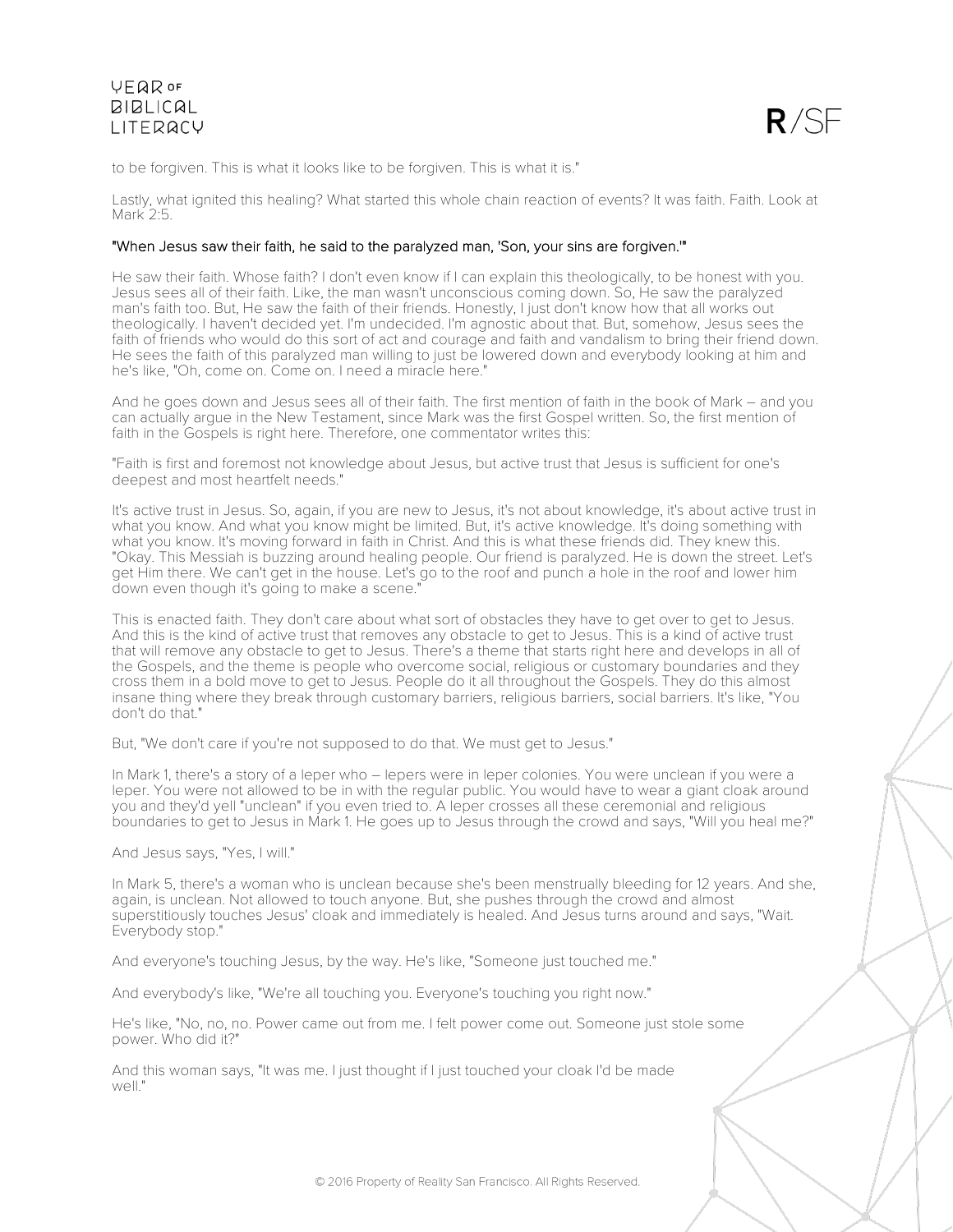

And Jesus said, "Your faith has made you well."

She overcomes all these social boundaries to get to Jesus. She doesn't care what people think. She didn't go to a counselor and go, "I think I might just touch His cloak and by His cloak I'll be healed."

Like, "I don't know if it works that way. That's kind of superstitious. You shouldn't do that. And you'll probably touch a lot of people and you're unclean. You probably shouldn't do that. Send Him an email and try to make an appointment with Jesus."

Like, "No. I don't care. I'm going to bust through people, touch His cloak and that's how I'm going to be made well."

My favorite one is in Luke 7 where this sinful woman, she's called. She's probably a prostitute. She broke into a Pharisee's house – the Pharisees were like the upper echelon of religious authority – where Jesus was eating and drinking with them and she broke in, crawled at Jesus' feet, broke open a bottle of expensive perfume, poured it on Jesus' feet, was crying and wiping her hair with His feet. It doesn't matter what world you live in. That's different. That's breaking all kinds of things. And, again, the Pharisees think in their minds, "If this guy knew who that was, then I can't believe..."

And Jesus hears it and asks someone across the table, "Let me ask you a question," of one of His own disciples. He says, "Imagine someone owed 50,000 dollars and someone owed 500,000 dollars and both their debts were forgiven. Who's going to love the forgiver more?"

"Well, the guy who was forgiven of 500,000 of course."

And Jesus says, "Do you see this woman? She's come in. You guys didn't wash my feet when I came in, which is what you're supposed to do as a show of hospitality. But, you didn't do that. She's come in, she's anointed my feet with perfume and her hair and her tears and she's washing my feet with her own tears. I will tell you this: she is forgiven. She is loved much because she's been forgiven much. She has a lot of sins, but that also means that she's been forgiven a lot of debt. So, that means she's going to love a lot. And this is a sign of her love."

She breaks every single social, religious and customary barrier. "You're not supposed to do that. That's not how you get to Jesus." And all these different people going, "I don't care about the little thing that you have or all your customs. I must get to Jesus."

This is what faith means. This is faith. Faith is active trust in Jesus and going through any boundary, any barrier to get to Jesus. This is the kind of stuff where we're going, "We will throw aside anything to be with Jesus. We will sell anything to be with Jesus."

Jesus said, "If your right hand causes you to sin, cut it off."

And that's obviously a metaphor. But, it's that sort of thing. Like, Jesus is more important. He is more important than all the social constructs that we set up, He is more important than all the things that we build up, all the things we trust in. Jesus is more important. And I think the point can be made that Jesus receives people with some pretty messed up and often incomplete faith. I mean, it's kind of incomplete. Like, "We're going to drop our paralyzed friend through a roof and we'll see what happens."

"I'm going to touch His cloak and I'm going to be made well."

"I'm going to wash my..." – oh, by the way, He tells the woman who's washing His feet, "Your sins are forgiven." That's what He says to her. "Your sins are forgiven."

These things here, a lot of us don't have complete knowledge. Like, you maybe have just read through the book of Mark and you're like, "I haven't even read the other two Gospels. I haven't even read the whole rest of the Bible yet. I'm still kind of in the middle of the story."

Even if you have just this almost incomplete faith that goes, "I believe that Jesus is the Messiah and I think that He can heal me, I think that He can forgive me of my sins, I think that He can make my life 'better.'"